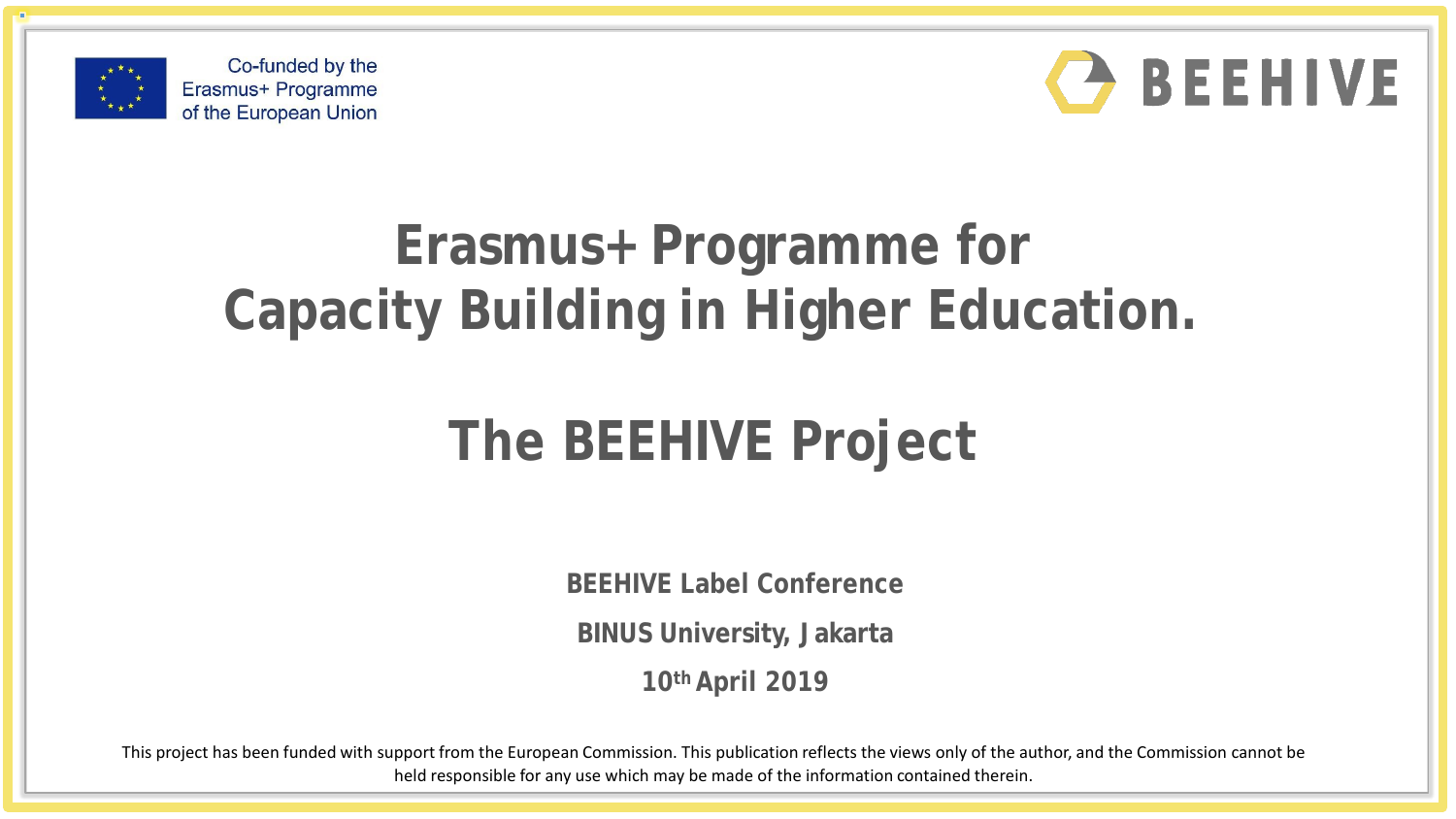



### **Erasmus+ Programme**

- **Changing lives, opening minds since 32 years**
- **The European programme for education, training, sports and youth (2014-2020)**
- **3 Pillars: mobility; cooperation; policy**
- **Total budget of approx. 14.7 BN EURO**
- **Erasmus+ (2021-2027): tripled budget plans, focus on people with fewer opportunities, new measures and actions to increase number of participants**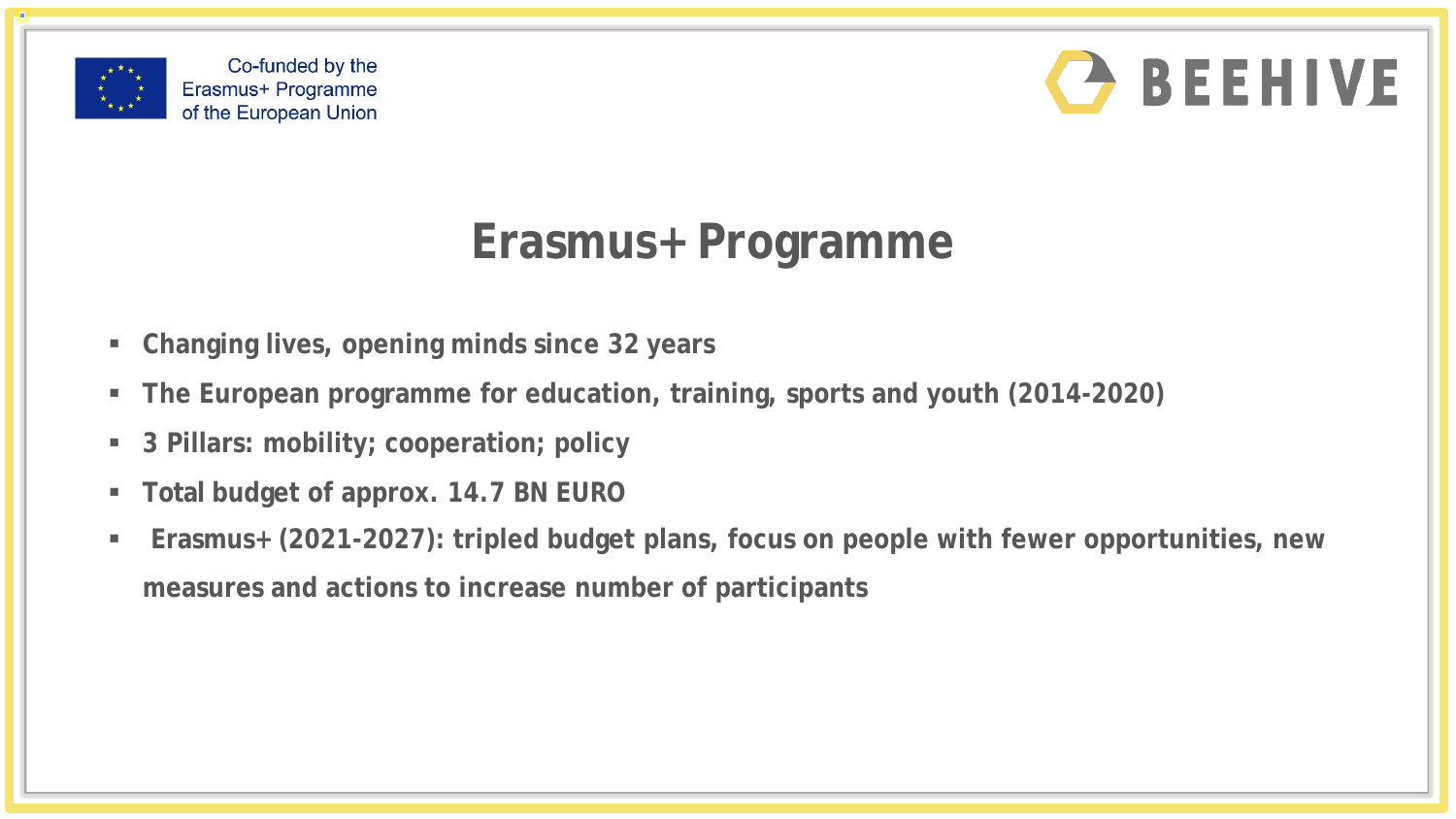



## **Capacity Building in Higher Education**

- **Support for modernization, accessibility and internationalization of HEIs in Partner Countries across the world**
- **Key priorities: curriculum development, governance reform and links with society at large**
- **Region 6 Asia**
- **CBHE in Indonesia: 27 CBHE projects in Indonesia out of 581 CBHE projects approved**
- **BEEHIVE project number 573936-EPP-1-2016-1-BG-EPPKA2-CBHE-JP**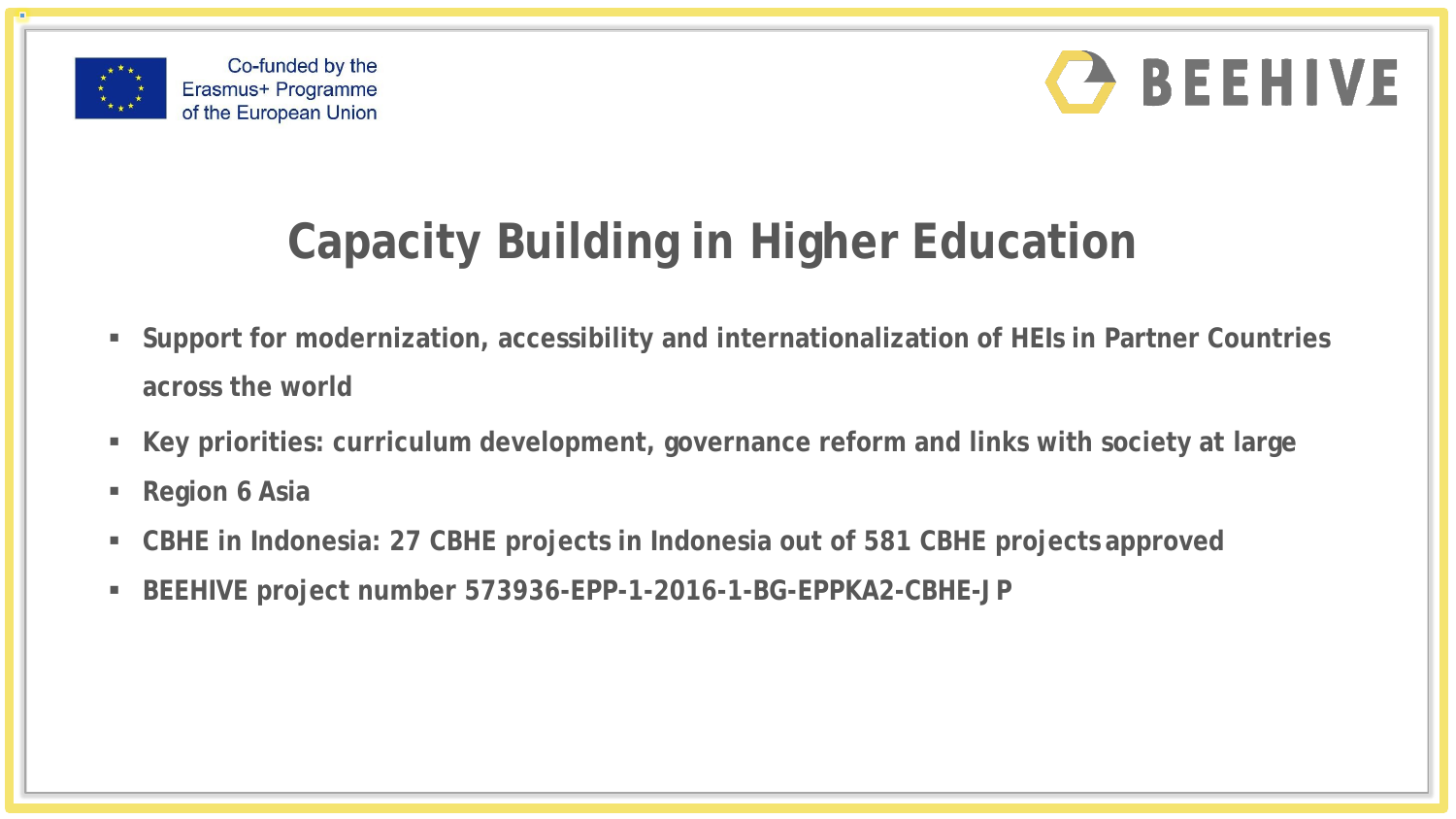



### **BEEHIVE meaning**

- **Beyond Erasmus+,** BEEHIVE symbolizes growth, wisdom, system, symmetry, family, community, communication, organization, productivity, nurturing etc.
- **In Erasmus+,** BEEHIVE stands for **B**uilding **E**ntrepreneurial **E**cosystems to Enhance **Hi**gher Education **V**alue Added for Better Graduate **E**mployability.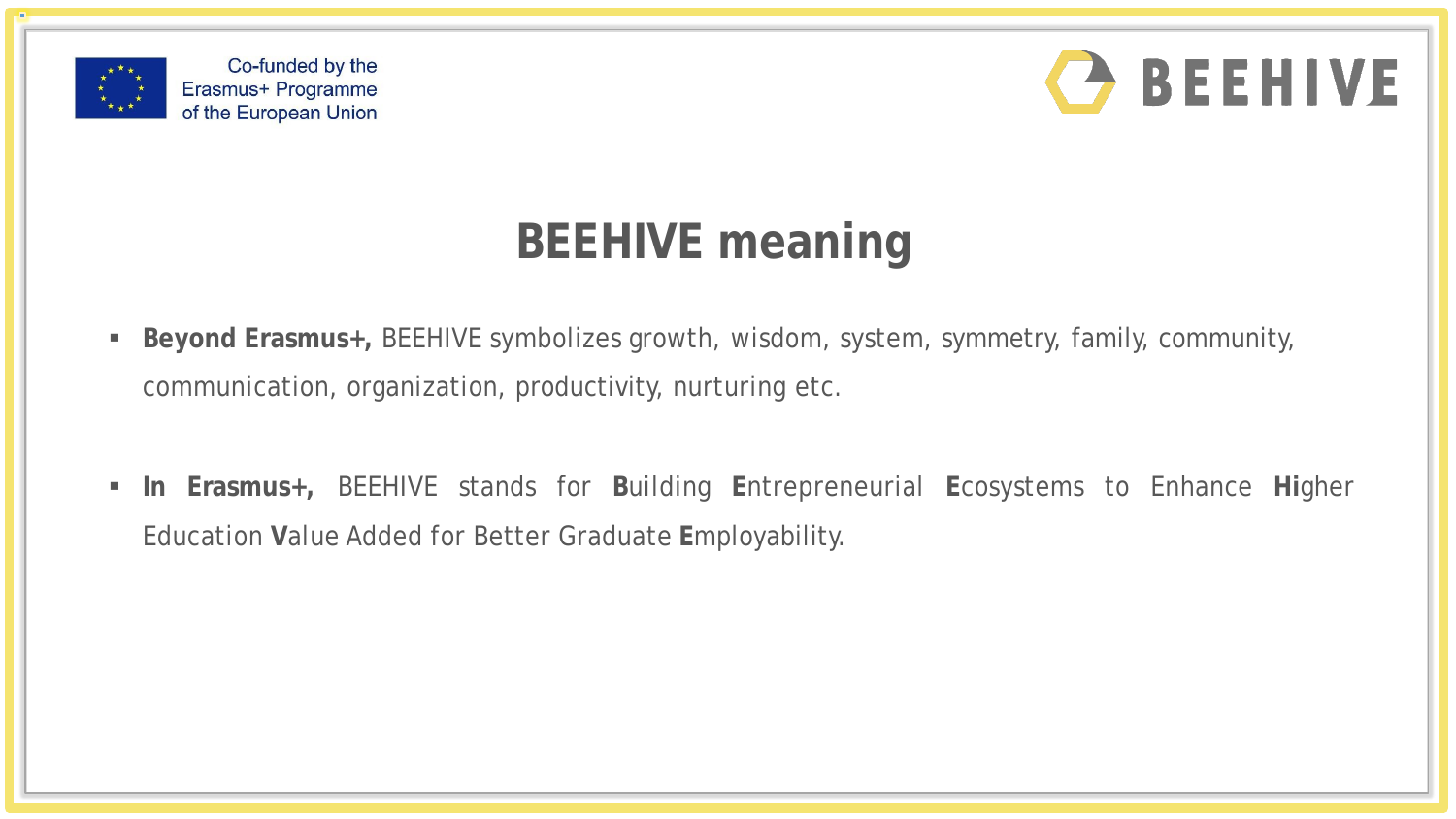



### **Project Fast Facts**

**Project approved in the framework Erasmus+ Programme, Key Action 2, Capacity Building in Higher Education 2016**

**Duration**: 36 months

**Eligibility period**: 15th October 2016 – 14th October2019

**Maximum grant approved**: 792 510,00 EUR

**Consortium structure**: 4 EU HEIs, 2 HEIs in ID, 3 HEIs in PH, 1 business incubator from IR and 1

foundation from PH

**Project coordinating institution**: Varna University of Management (BG)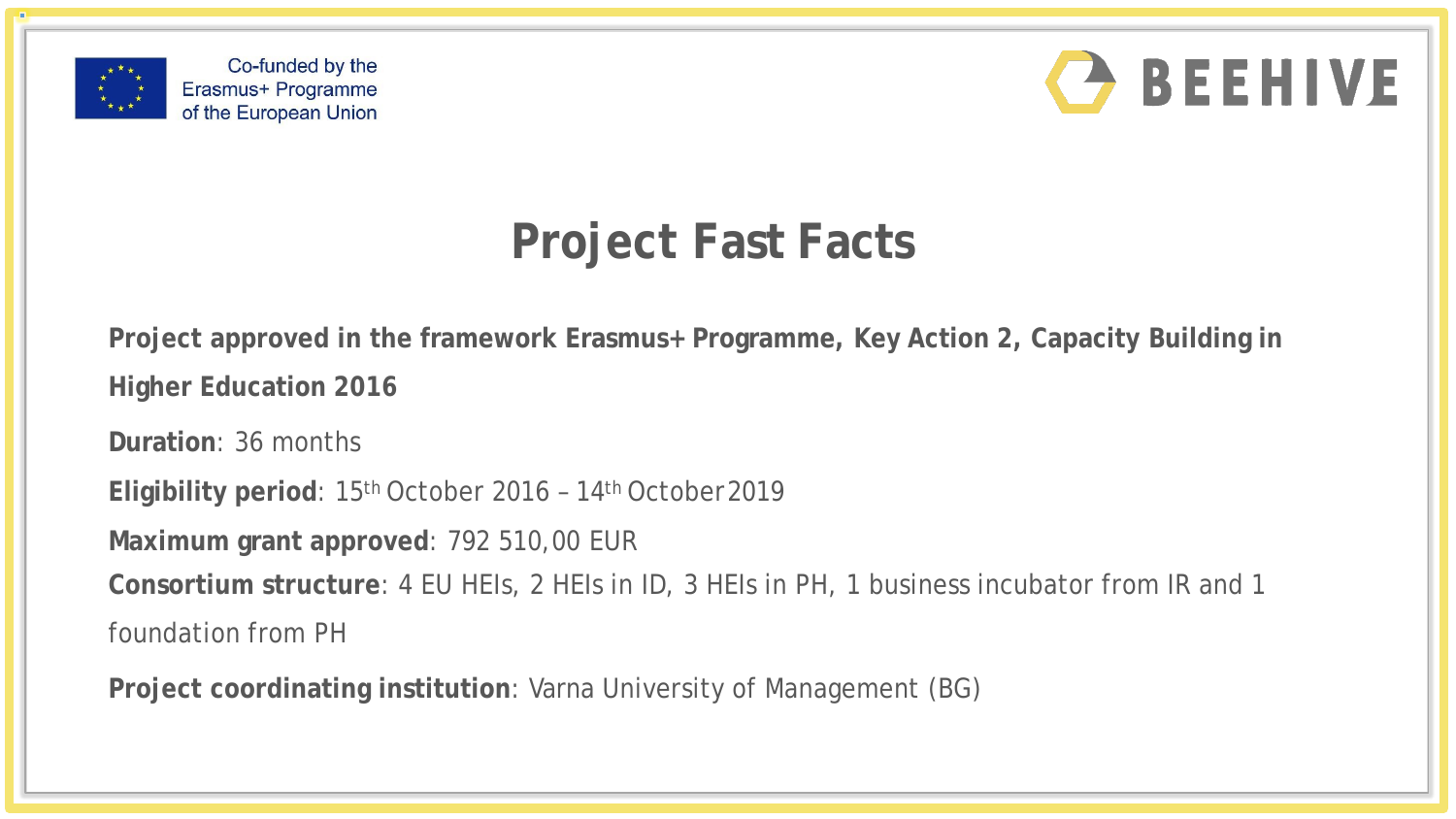



## **Project Fast Facts (2)**

**Primary target groups:** students and graduates of the Partner Countries HEIs as well as their academic communities incl. their university senior management and faculty **Secondary target groups:** students, alumni, faculty and senior management of HEIs outside BEEHIVE, Partner Countries HEIs business partners, business investors, venture capitalists, civil society representatives, policy makers and public authorities supporting start-ups in ID and PH.

**Project 9 Work Packages**: 1 PREP, 5 DEV, 1 D&E, 1 QUAL, 1 MAN.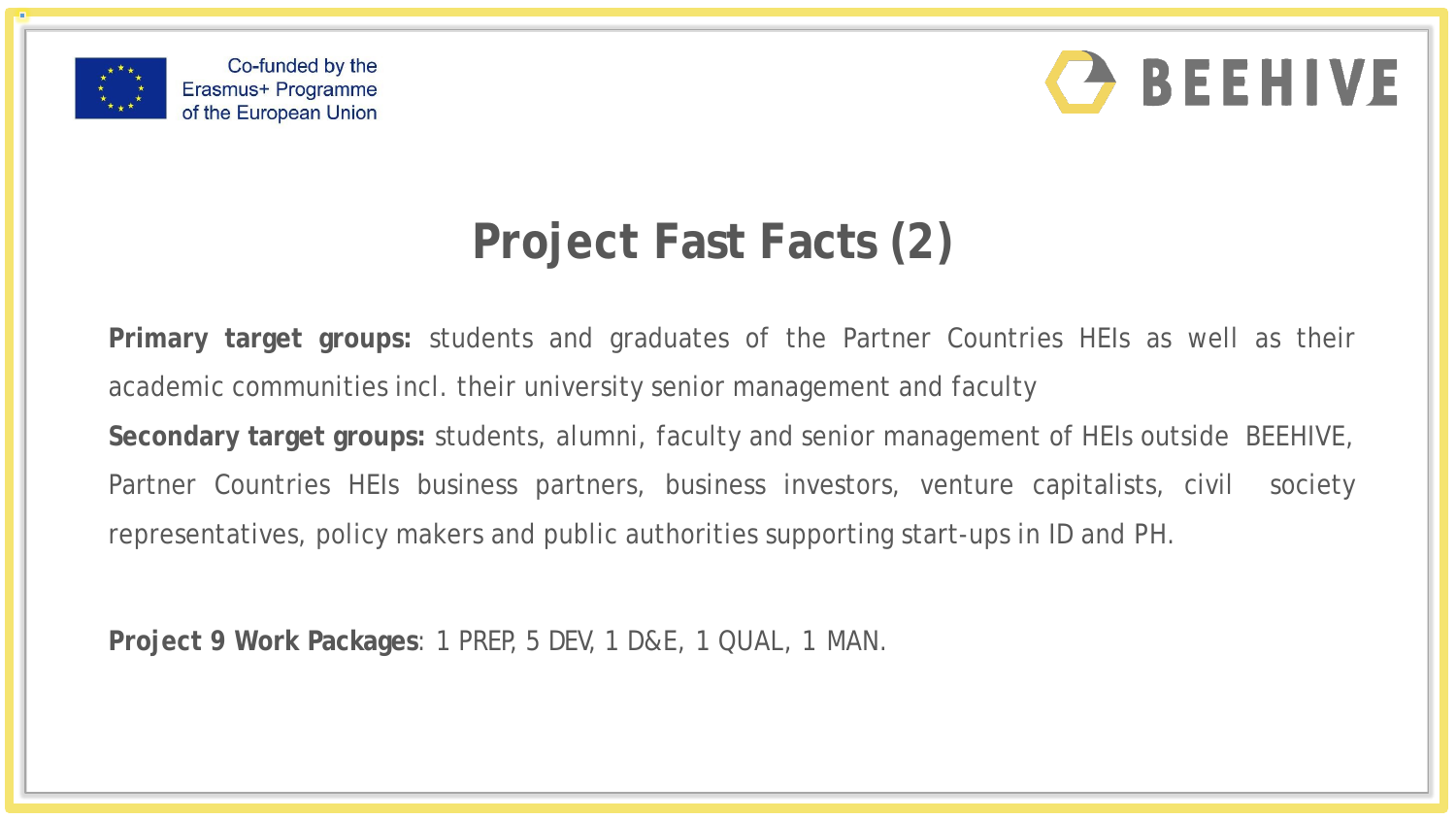



## **Project Regional Priority and Chief Goal**

**BEEHIVE addresses the regional priority** for strengthening of relations between higher education and the wider economic and social environment through university-enterprise cooperation, entrepreneurship and employability of graduates.

#### **BEEHIVE aims to**:

- build sustainable university-based entrepreneurial ecosystems at the Partner Countries' HEIs involved and to enhance their students' and graduates' employability and ability to create jobs
- support Partner Countries HEIs' transformation into entrepreneurial universities.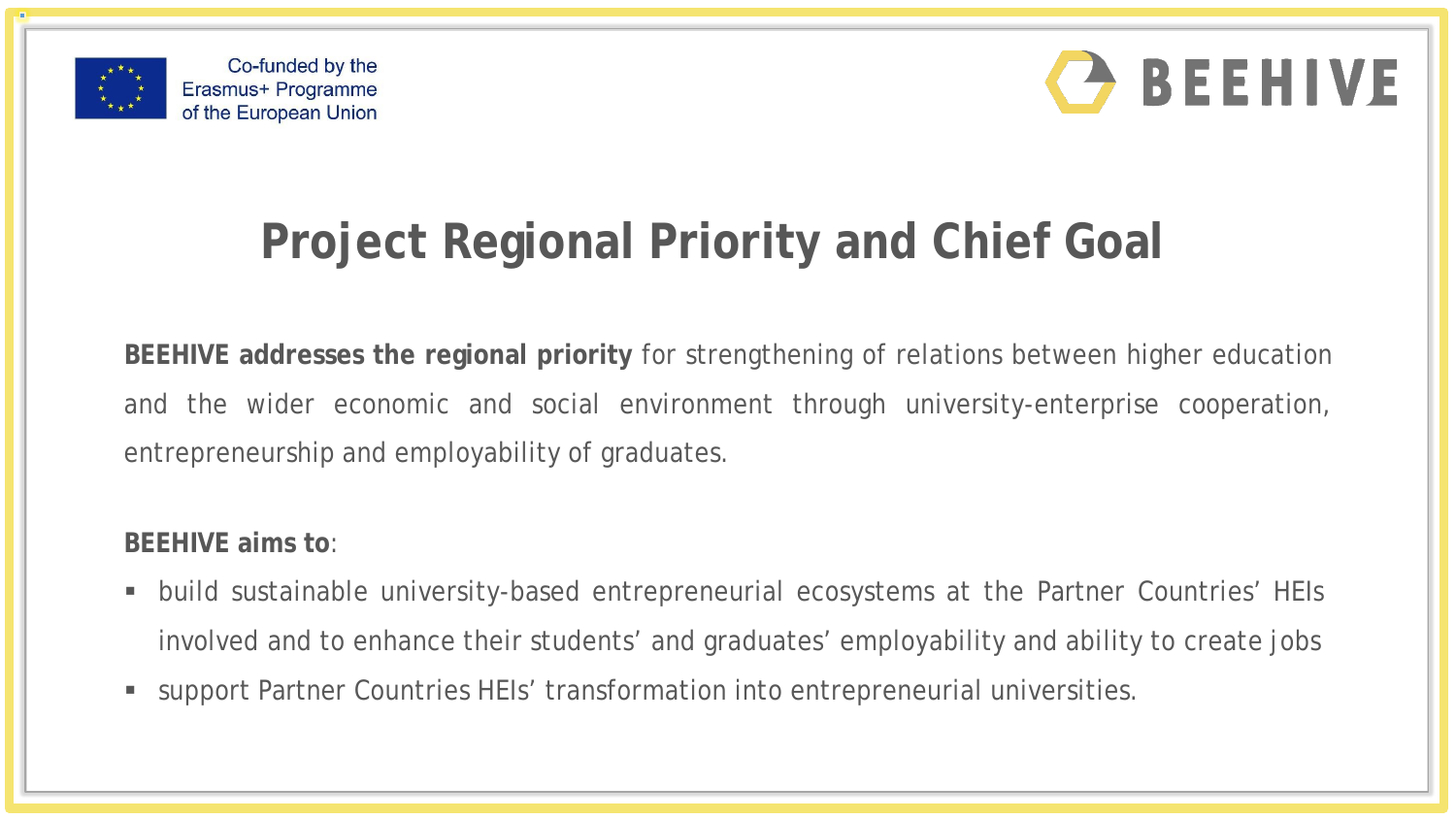



#### **1st BEEHIVE Specific Objective**

To map out the status of universities in Indonesia and the Philippines towards an alignment with the entrepreneurial university concept in view of identifying gaps and shortages as well as areas of strengths and accomplishments in the existing university entrepreneurial ecosystems in ID and PH

#### **Milestone Achievements:**

- Towards the Entrepreneurial University: National Benchmarking Reports Indonesia
- **Towards the Entrepreneurial University:** National Benchmarking Reports **Philippines**

**Completed**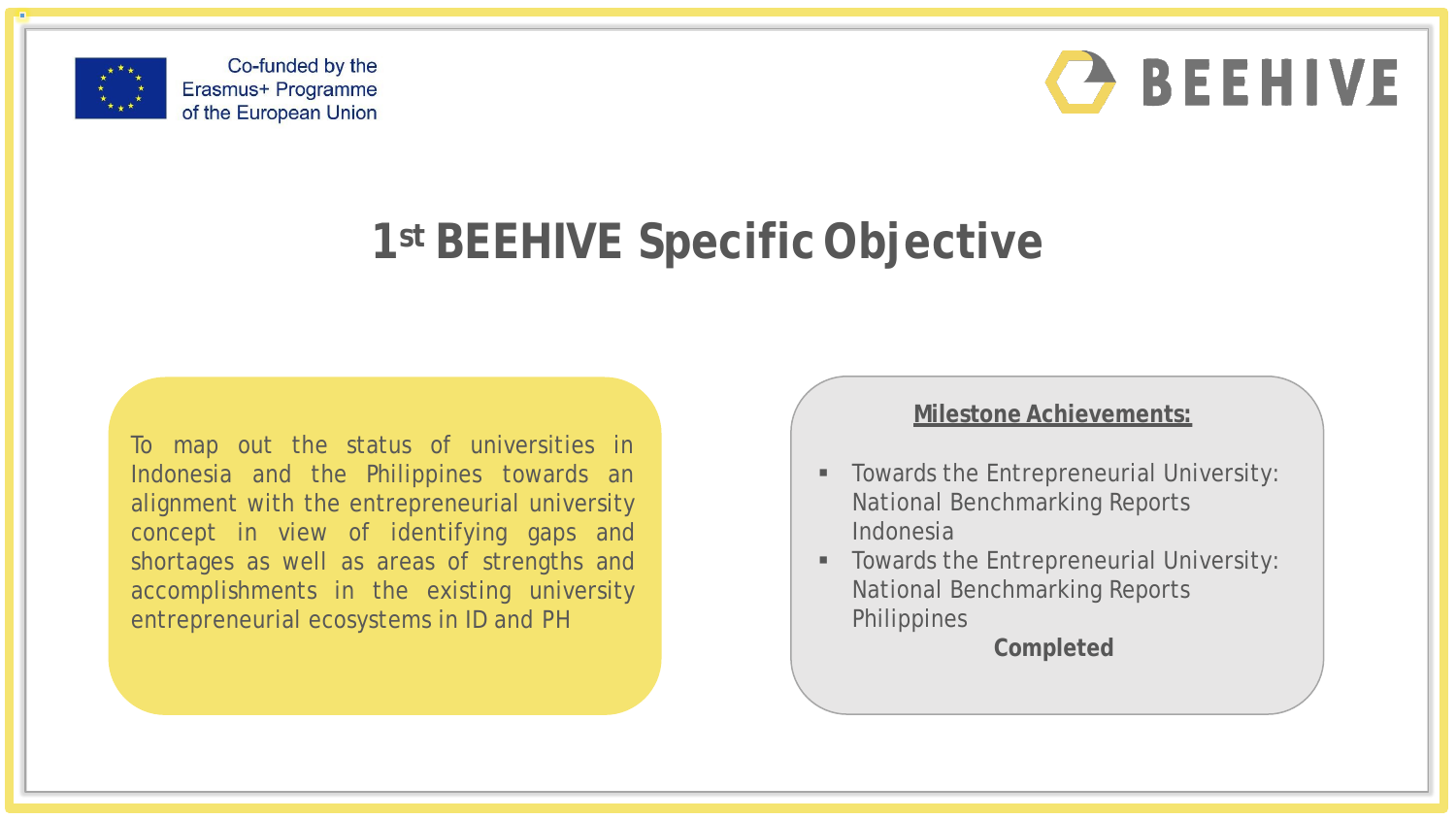

Co-funded by the Erasmus+ Programme of the European Union



#### **2st BEEHIVE Specific Objective**

To create and disseminate up-to-date knowledge in the field of entrepreneurship across the campuses of the Partner Countries HEIs and to build students' entrepreneurial skills regardless of the programme and level of education they are enrolled in; to build consciousness in academic settings of students start-up initiatives' game changing role in both job creation and students' personal development

#### **Milestone Achievements:**

- **Entrepreneurship for All MOOC created**
- at least 1000 student participants
- **at** least 200 Statements of Accomplishment awarded

**Completed**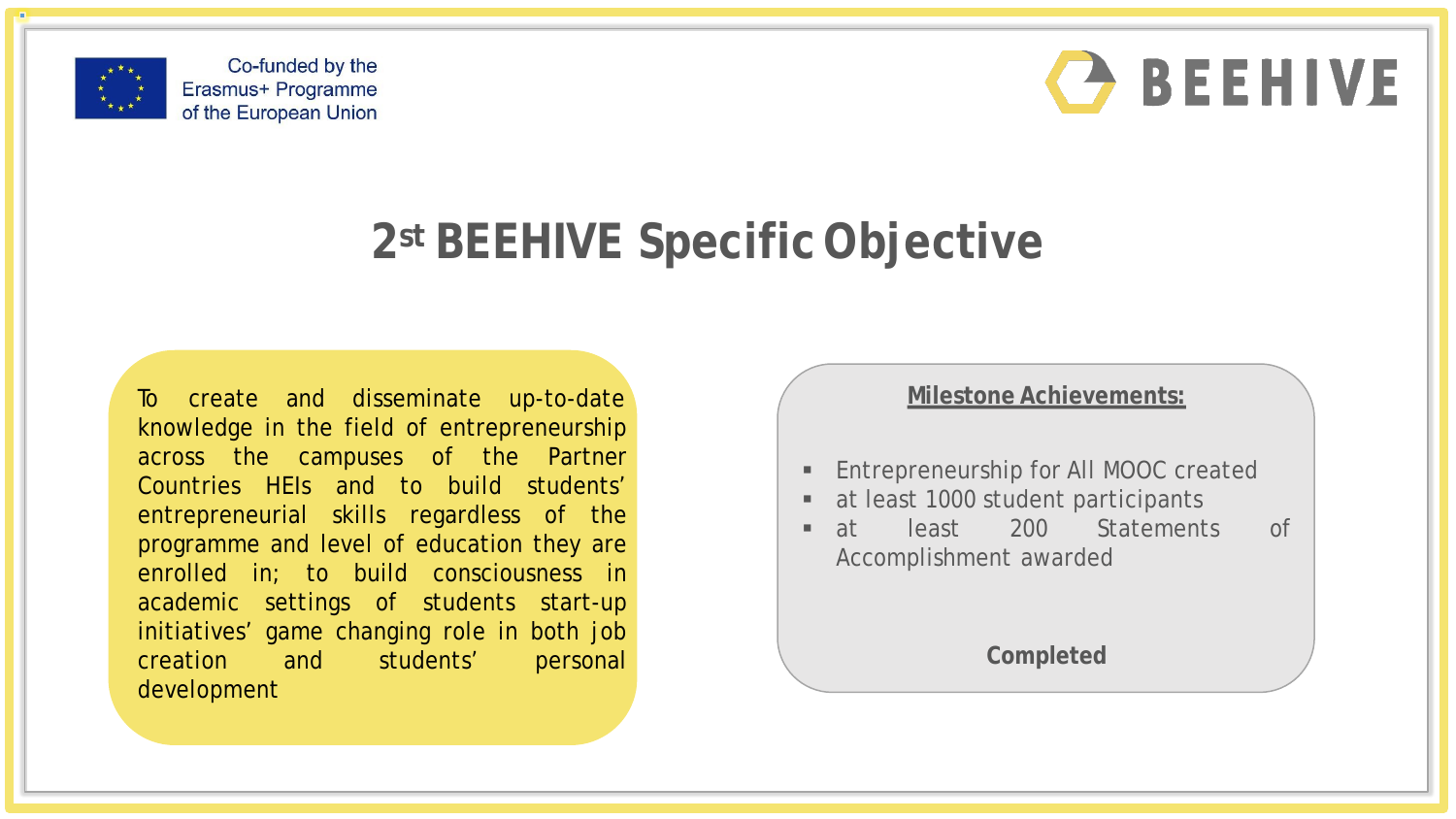





### **3rd BEEHIVE Specific Objective**

#### **Objective:**

To build sustainable entrepreneurial university ecosystems by establishing and embedding a start-up accelerator cohortprogramme at the HEIs in Indonesia and the **Philipinnes** 

#### **Milestone Achievements:**

- **1 BEEHIVE cohort programme established**
- 5 BEEHIVE Accelerators set up
- **5 networking events organized**

**Ongoing**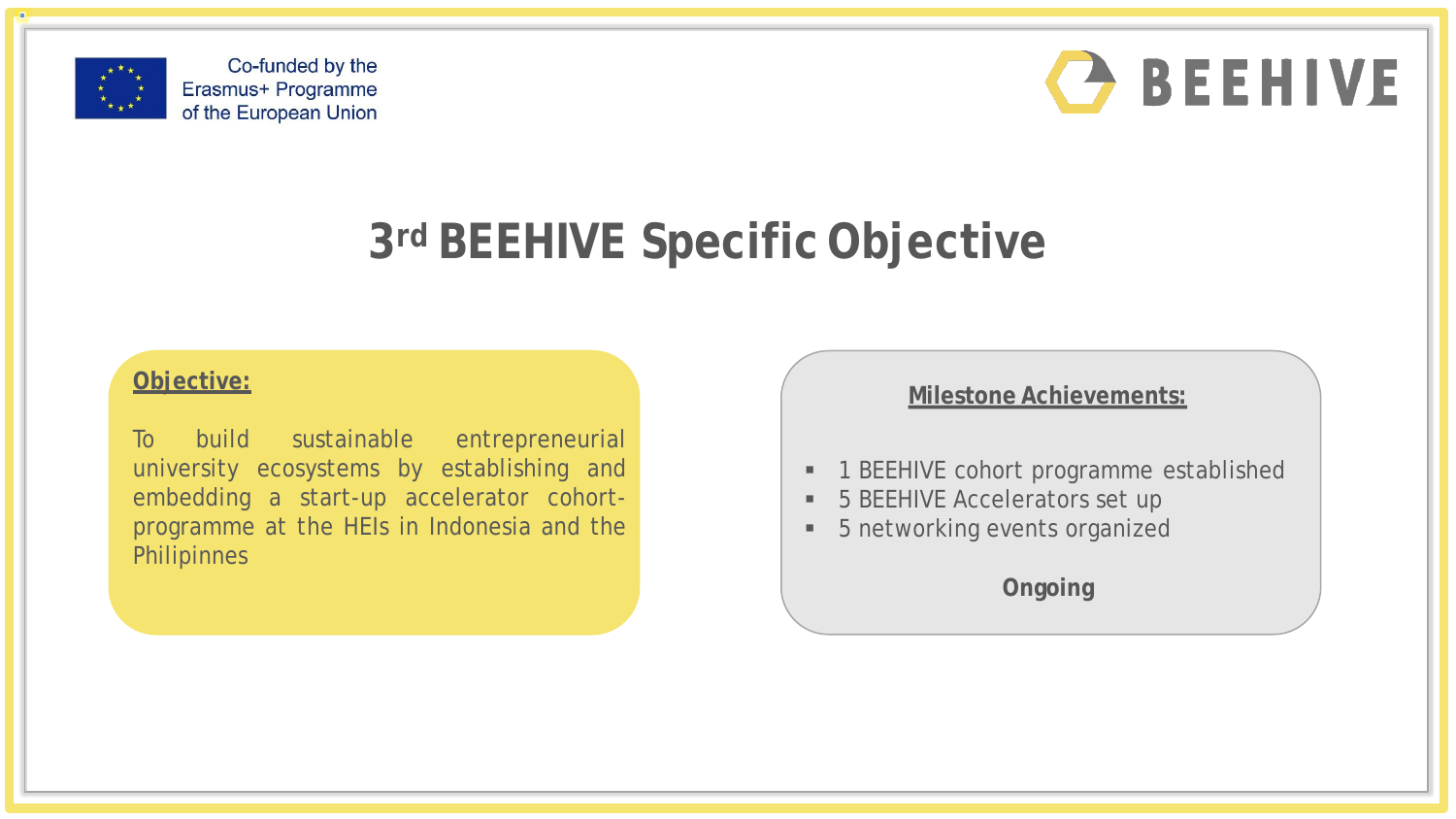

Co-funded by the Erasmus+ Programme of the European Union



### **4th BEEHIVE Specific Objective**

To improve Partner Countries HEIs' student and graduate employability and to create self-employment opportunities through streamlined business start-up support for students provided in the framework of designated seed accelerators

#### **Milestone Achievements:**

- 50 innovative business plans selected and included in the BEEHIVE Accelerator programme
- 1 large-scale international pitch event organized
- at least 10 innovative start-ups successfully created.

**Ongoing**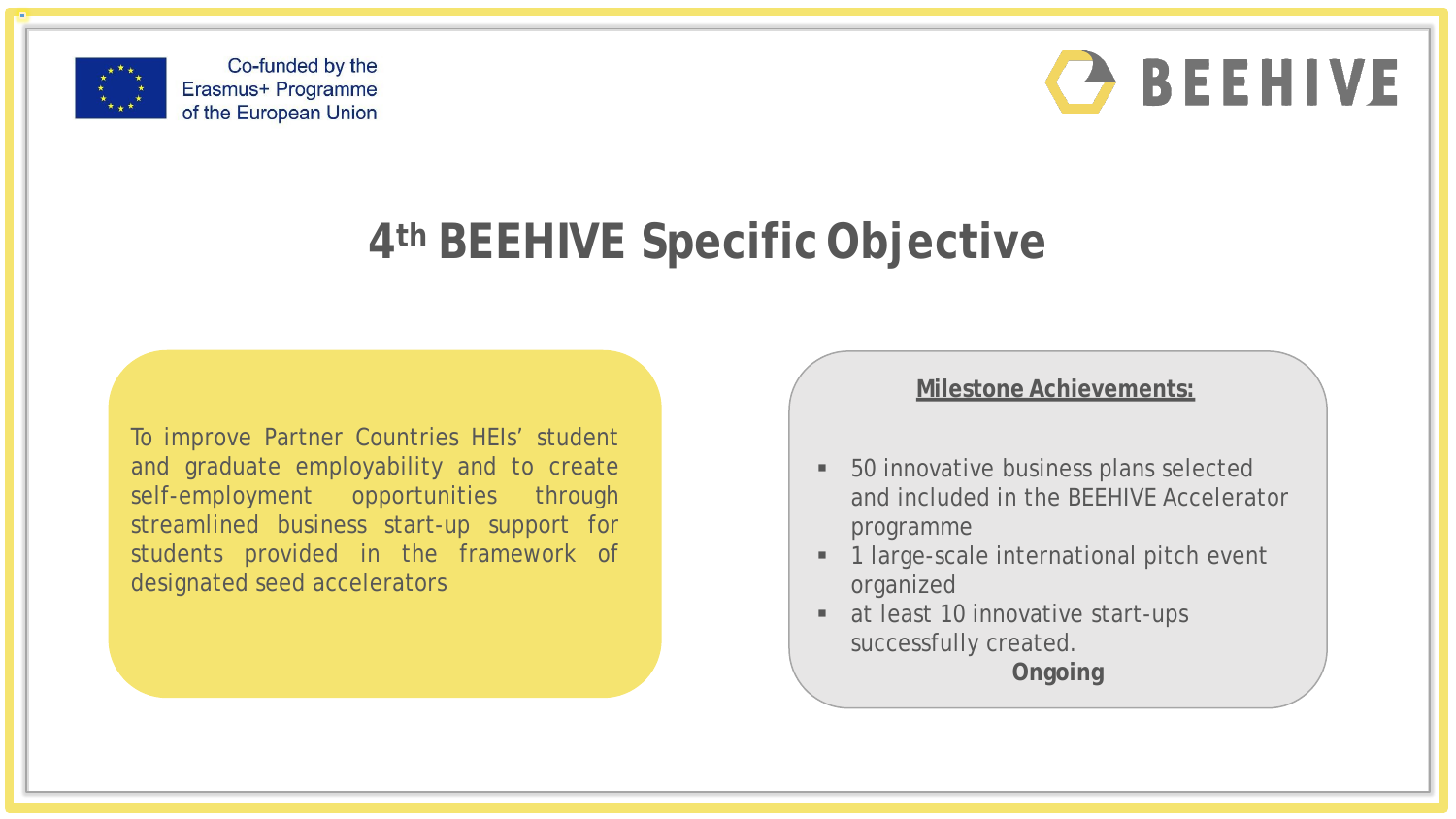



### **5th BEEHIVE Specific Objective**

To empower Partner Countries HEIs to transform gradually into entrepreneurial universities by obtaining a specific quality label certifying the excellence and their entrepreneurial efficiency of ecosystems

#### **Milestone Achievements:**

- **BEEHIVE Quality Labelization procedure** validated
- **1 large-scale BEEHIVE Label promotion** event
- at least 3 Partner Countries HEIs awarded with a BEEHIVE Label

**Ongoing**